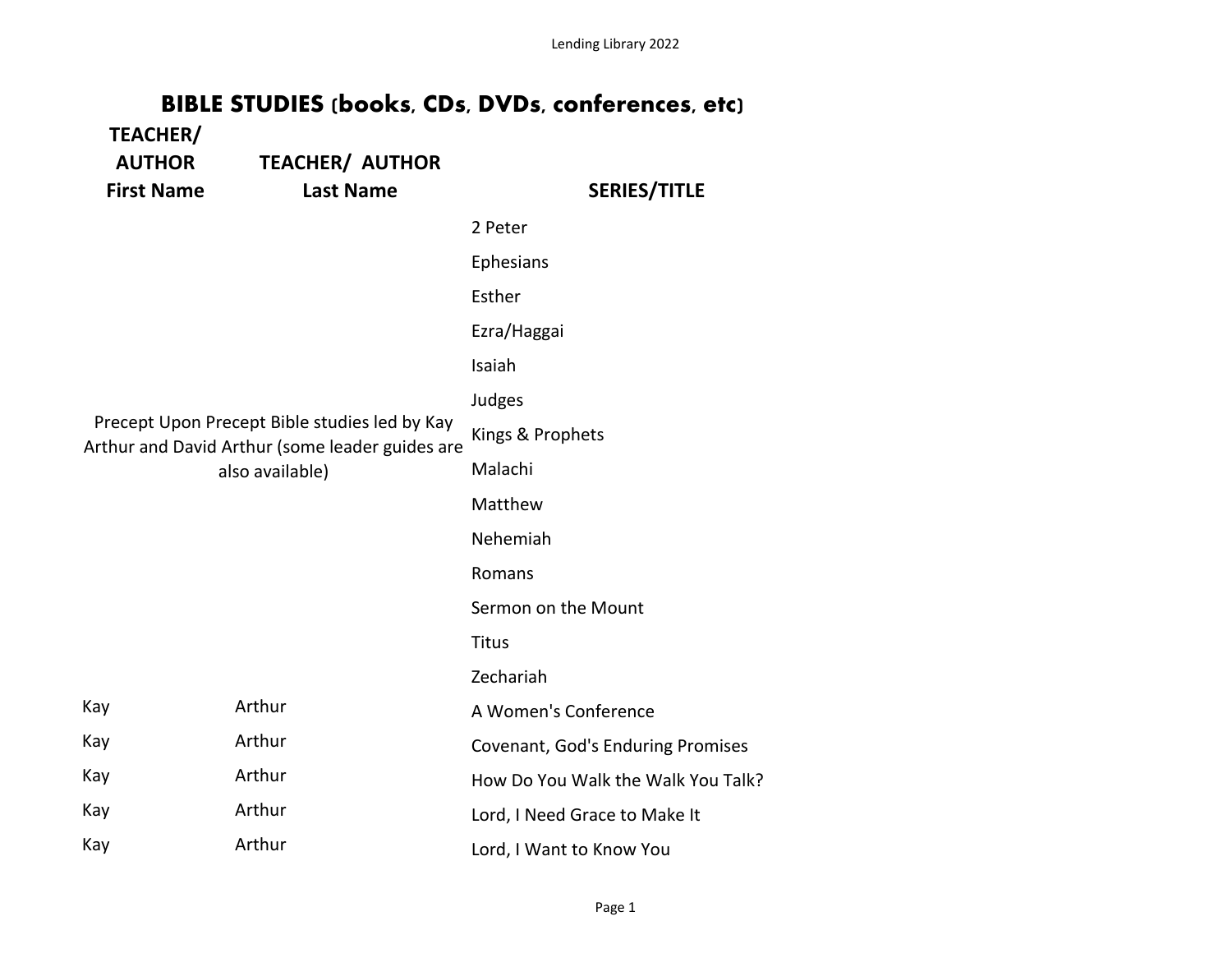| Kay              | Arthur                    | Lord, Teach Me to Pray                                                                         |
|------------------|---------------------------|------------------------------------------------------------------------------------------------|
| Kay              | Arthur                    | <b>Return to the Garden</b>                                                                    |
| Kay              | Arthur                    | Where Are We Going?                                                                            |
| Lisa             | <b>Bevere</b>             | Purity's Power<br>Forever in Love with Jesus/Becoming One                                      |
| <b>Dee</b>       | Brestin w/ Kathy Troccoli | with the Love of Your Life                                                                     |
| Randy            | Carlson                   | Dream Marriage PowerPack                                                                       |
| Francis          | Chan                      | <b>Forgotten God</b>                                                                           |
| Laurie           | Cole                      | Beauty by The Book                                                                             |
| Laurie           | Cole                      | Loving God Most Seeking God First                                                              |
| Laurie           | Cole                      | There is a Season                                                                              |
| Laurie           | Cole                      | You Go Girl                                                                                    |
| Vicki            | Courtney                  | 5 Conversations You Must Have with Your<br>Daughter<br>Your Girl: A Bible Study for Mothers of |
| Vicki            | Courtney                  | <b>Teens</b>                                                                                   |
| Larry            | Crabb                     | The Soul Care Experience                                                                       |
| Jennifer Kennedy | Dean                      | Live a Praying Life                                                                            |
| Nancy Leigh      | <b>DeMoss</b>             | Seeking Him                                                                                    |
| Sue              | Edwards                   | Proverbs                                                                                       |
| Dr. Emerson      | Eggerichs                 | Love & Respect in Marriage                                                                     |
| Margaret         | Feinberg                  | Fight Back with Joy                                                                            |
| Shaunti          | Feldhahn                  | For Women Only                                                                                 |
| Doug             | Fields                    | <b>Guy Talk</b><br><b>Girl Talk</b>                                                            |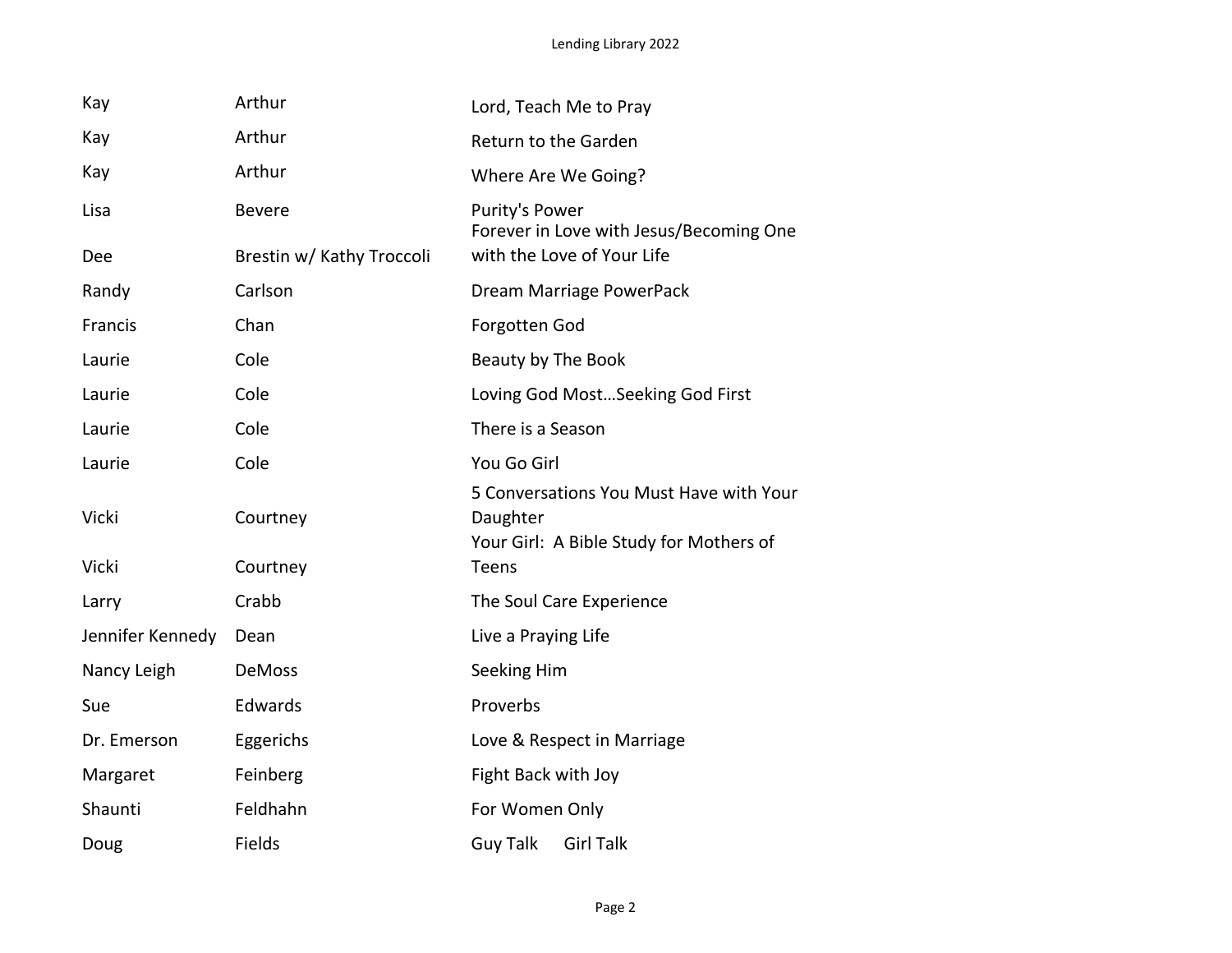| Multiple | Focus on the Family | <b>Essentials of Marriage</b>                                             |
|----------|---------------------|---------------------------------------------------------------------------|
| Multiple | Focus on the Family | <b>Focus on Marriage</b><br>Esther: The Role of a Lifetime (A Bible Study |
| Pam      | Gibbs               | for Teen Girls)<br>Coffee Cup Studies: Premium Roast with                 |
| Sandra   | Glahn               | Ruth                                                                      |
| Marty    | Goehring            | Journey On! Journey for Caregivers                                        |
| Dannah   | Gresh               | And the Bride Wore White                                                  |
| Judy     | Hampton             | Don't Waste the Change                                                    |
| Judy     | Hampton             | Expectations: Do They Satisfy?                                            |
| Judy     | Hampton             | Finding Contentment in a Crowded Heart                                    |
| Judy     | Hampton             | Pathway to Fruitful Living                                                |
| Judy     | Hampton             | <b>Under the Circumstances</b>                                            |
| Doreen   | Hanna               | Becoming a Modern Day Princess                                            |
| Ed       | Hardy, Jr           | <b>Christian Family Intervention</b>                                      |
| Lisa     | Harper              | <b>Hebrews</b>                                                            |
| Lisa     | Harper              | Job                                                                       |
| Lisa     | Harper              | Malachi                                                                   |
| Tammie   | Head                | Duty or Delight?                                                          |
| T. W.    | Hunt                | The Life Changing Power of Prayer                                         |
| Mary A.  | Kassian             | <b>Conversation Peace</b>                                                 |
| Karen    | Kingsbury           | The Friends of Jesus                                                      |
| Martha   | Lawley              | Attending the Bride of Christ                                             |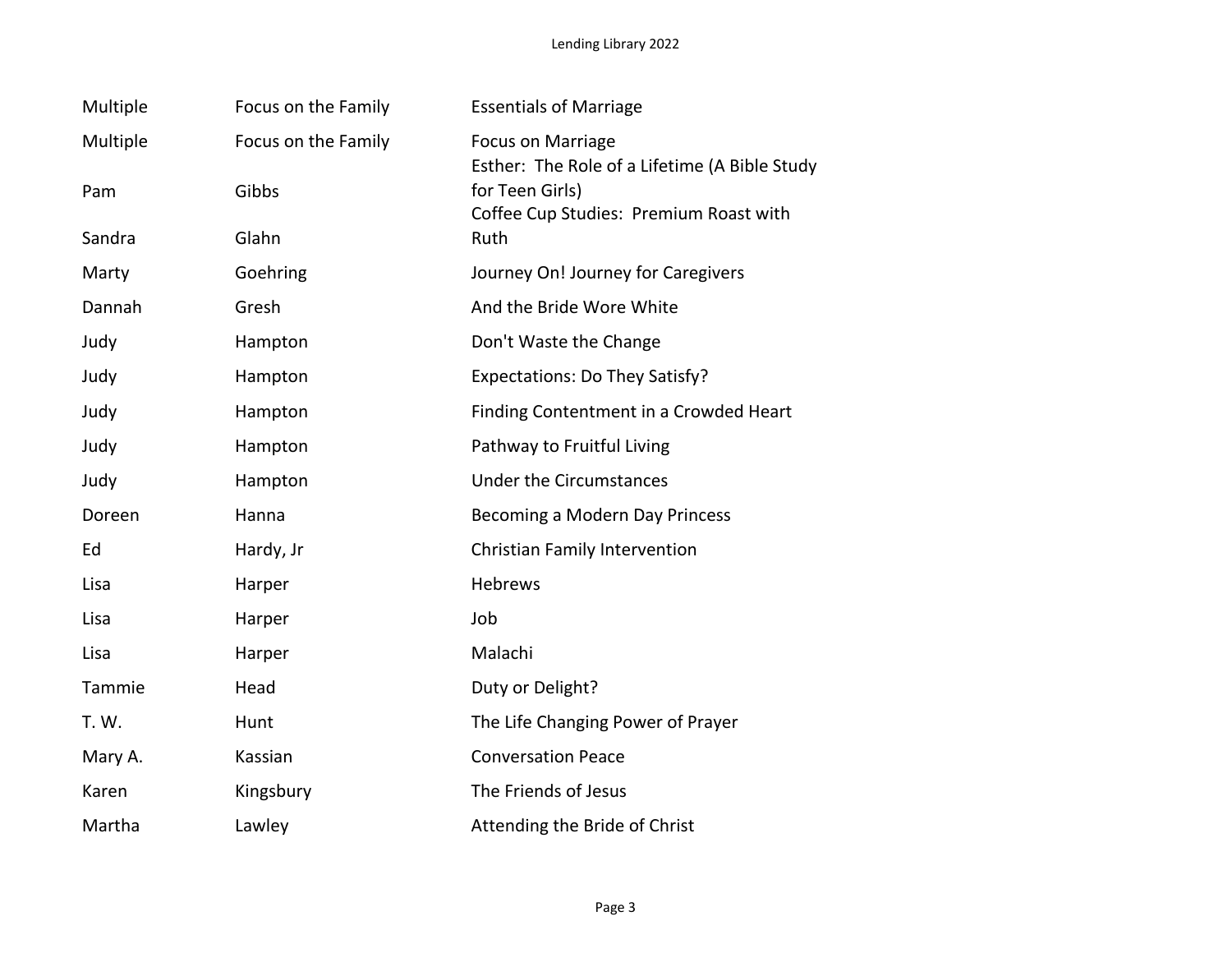| Robert        | Lewis                 | The LifeReady Vision                   |
|---------------|-----------------------|----------------------------------------|
| Anne Graham   | Lotz                  | 2009 State Evangelism Conference       |
| Anne Graham   | Lotz                  | <b>Pursuing More of Jesus</b>          |
| Robert S.     | McGee                 | The Search for Significance            |
| Susan         | Miller                | Moving on after Moving In              |
| Kelly         | Minter                | <b>All Things New</b>                  |
| Kelly         | Minter                | <b>Finding God Faithful</b>            |
| Kelly         | Minter                | Hannah's One Wish                      |
| Kelly         | Minter                | Nehemiah                               |
| Kelly         | Minter                | Ruth                                   |
| <b>Tianne</b> | Moon                  | A Thirst Quenching Look at Philippians |
| Kathleen      | Nielson w/DA Carson   | Nehemiah                               |
| George        | Otis                  | Let the Sea Resound                    |
| George        | Otis                  | The Quickening                         |
| George        | Otis                  | Transformations                        |
| Hoffmantown   | <b>Retreat Leader</b> | Chocolate Boutique Retreat Kit         |
| Jennifer      | Rothschild            | <b>Fingerprints of God</b>             |
| Jennifer      | Rothschild            | Hosea                                  |
| Jennifer      | Rothschild            | Me Myself & Lies                       |
| Jennifer      | Rothschild            | <b>Missing Pieces</b>                  |
| Jennifer      | Rothschild            | Psalm 23                               |
| Jenniferq     | Rothschild            | <b>Take Courage</b>                    |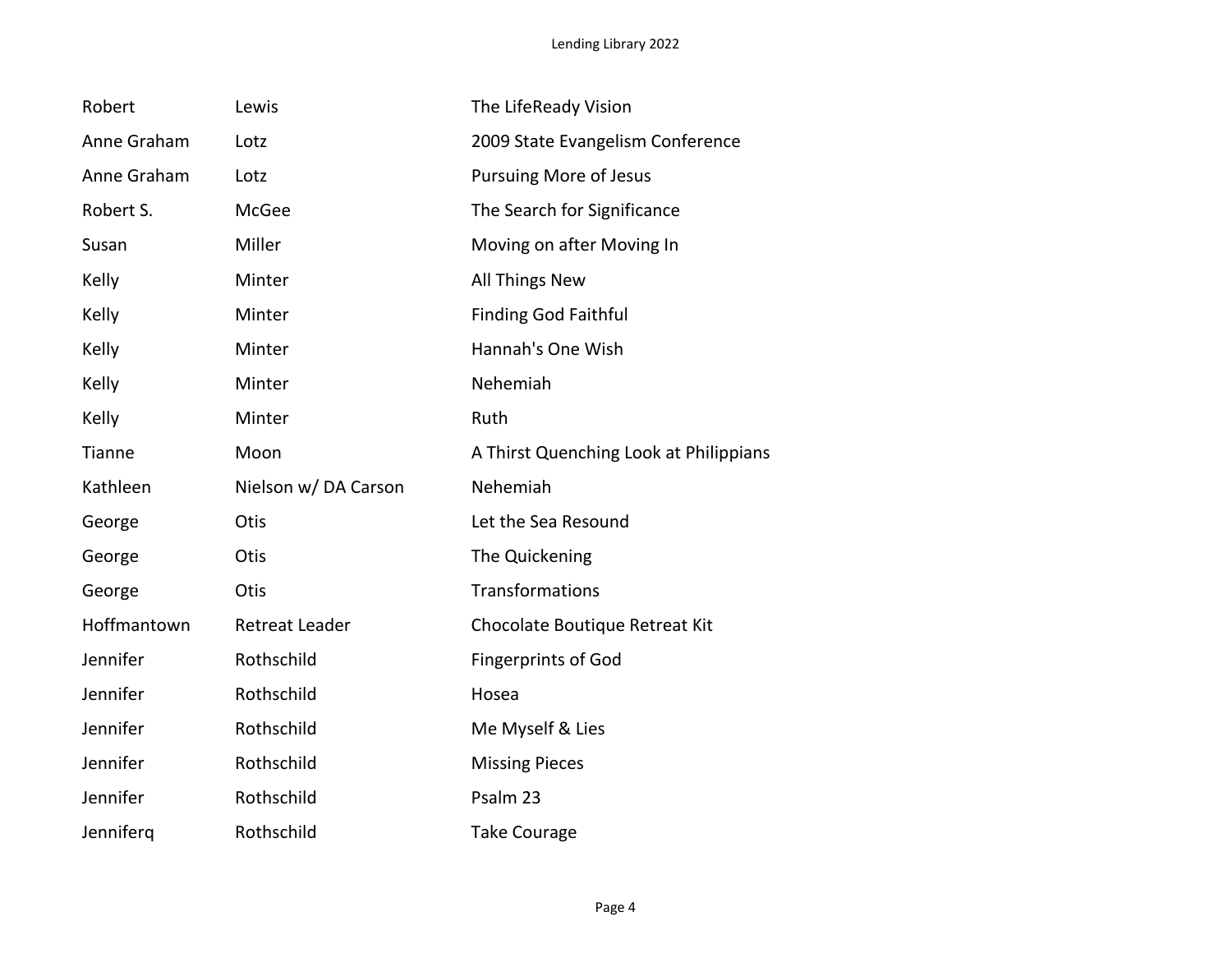| Jennifer          | Rothschild            | <b>Walking by Faith</b>                     |
|-------------------|-----------------------|---------------------------------------------|
|                   | <b>RPI Publishing</b> | The Twelve Steps                            |
| Mary Jo           | Sharp                 | Living in Truth                             |
| <b>Rick</b>       | Shepherd              | <b>Following God Character Series</b>       |
| <b>Sheri Rose</b> | Shepherd              | <b>Fit for Excellence</b>                   |
| Priscilla         | Shirer                | <b>Breathe</b>                              |
| Priscilla         | Shirer                | Can We Talk?                                |
| Priscilla         | Shirer                | Discerning the Voice of God                 |
| Priscilla         | Shirer                | Gideon                                      |
| Priscilla         | Shirer                | He Speaks to Me                             |
| Priscilla         | Shirer                | Jonah                                       |
| Priscilla         | Shirer                | One in a Million                            |
| Priscilla         | Shirer                | Seed Pack 1 and Seed Pack 2                 |
| Priscilla         | Shirer                | The Armor of God                            |
| Priscilla         | Shirer                | Discerning the Voice of God                 |
| Jan               | <b>Silvious</b>       | Big Girls Don't Whine - Women of Faith 2004 |
| Jan               | <b>Silvious</b>       | Fool-Proofing Your Life                     |
| Jan               | <b>Silvious</b>       | Look At It This Way                         |
| Sherry/Tracey     | Surratt/Eyster        | <b>Beautiful Mess</b>                       |
| Chuck             | Swindoll              | The Grace Awakening                         |
| Del               | <b>Tackett</b>        | The Truth Project                           |
| Lysa              | Terkeurst             | Becoming More Than a Bible Study Girl       |